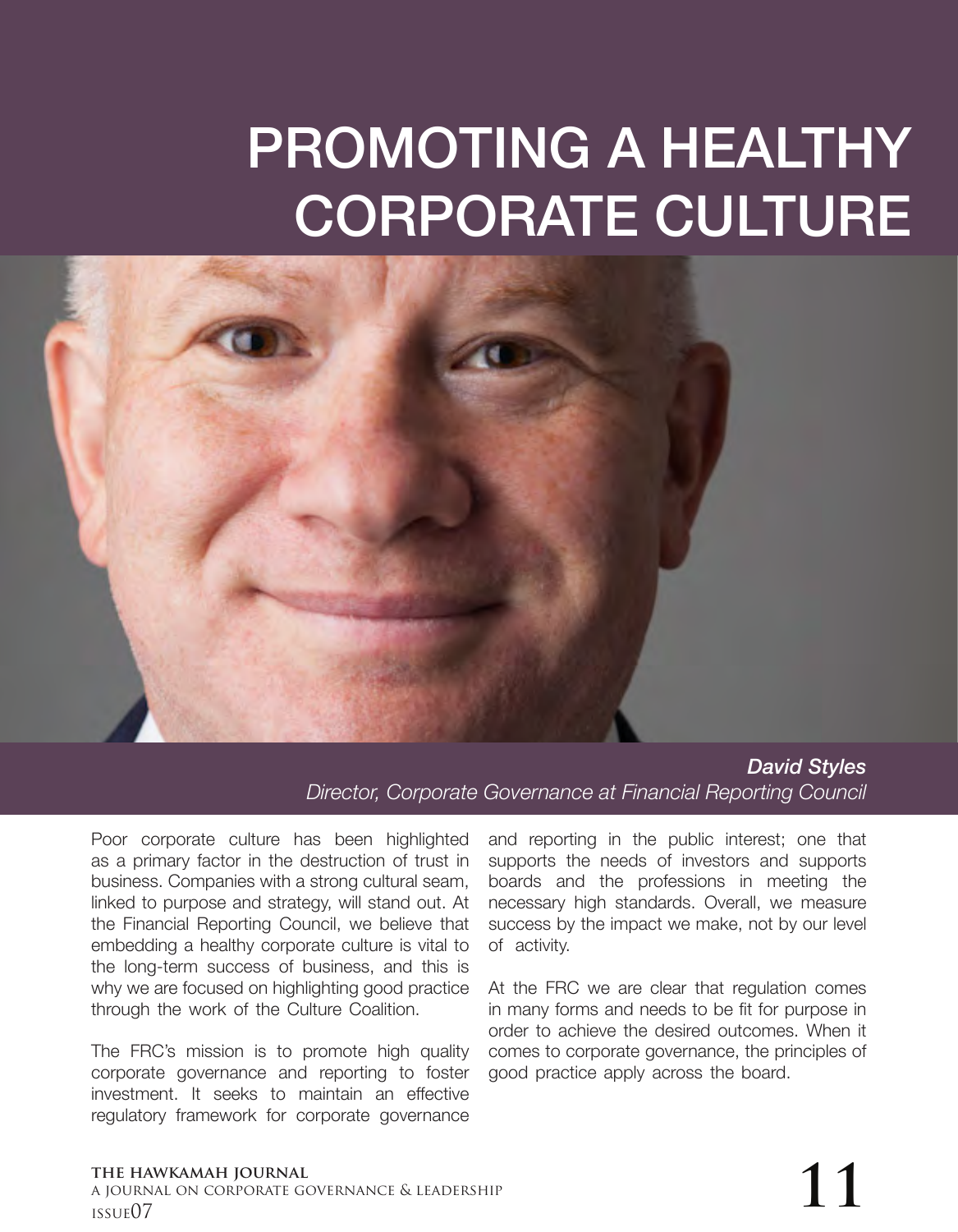High standards of corporate governance and reporting are important for the fair and effective functioning of the capital markets. They benefit investors, companies and the wider public interest. The FRC is responsible for maintaining codes and standards of corporate governance, investor engagement, corporate reporting, audit and other forms of assurance, and for actuarial information. We monitor compliance with corporate reporting and auditing standards. We oversee the accountancy and actuarial professional bodies in their regulatory roles; and we operate independent disciplinary schemes for accountants and actuaries. Our Financial Reporting Lab helps companies and investors collaborate on improvements to reporting.

Ultimately it is for boards, preparers, auditors and other professionals to implement the standards we set; our role is to support them as far as possible by reinforcing best practice and providing a regulatory framework that is seen as realistic and helpful. This is why over the next three years, we intend to work with our stakeholders to encourage and nurture improvement rather than introducing new requirements that add to the regulatory burden.

"In order to establish the appropriate culture, a board must define the purpose of the company, define the value it wants to be known for and the type of behaviours it expects within the company, in order to deliver its business strategy."

And one of the ways we intend to do this is by promoting a healthy corporate culture.

Over the past decade we have seen examples of what a good company culture can do and what a poor culture can lead to. The FRC understands that addressing behavioural issues and embarking on cultural change in a company is not an easy task. However, we believe that there are strong links between governance and establishing a culture that supports long-term success. For business to prosper, we need to get corporate culture right at all levels to create trust in business, reduce company failings as a result of poor behaviour and serve the needs of wider society.

Codes put forward principles for good practice that make bad behaviour less likely to occur; and public reporting can make it harder to conceal such behaviour. But, by itself, that does not prevent inappropriate behaviour, strategies or decisions. Only the people, particularly the leaders within a business can do that.

In order to establish the appropriate culture, a board must define the purpose of the company, define the value it wants to be known for and the type of behaviours it expects within the company, in order to deliver its business strategy. This involves asking questions and making choices: how to align values and purpose to the company's strategy; how to select new leaders and integrate them into the company culture, particularly at times of merger or acquisition; how to maintain culture under pressure; how to decide whether different parts of the business should operate different cultures, and how actively to communicate culture to shareholders in order for them to engage in constructive discussion. In order to do all this, the board must not just ensure that they pay attention to the findings of internal audits, but that they ensure sufficient internal audit arrangements are in place, and, like the FRC expects of external auditors, that they employ professional scepticism where necessary.

Our Culture Coalition is a collaborative effort with the IIA (Chartered Institute of Internal Auditors), CIPD (Chartered Institute of Personnel